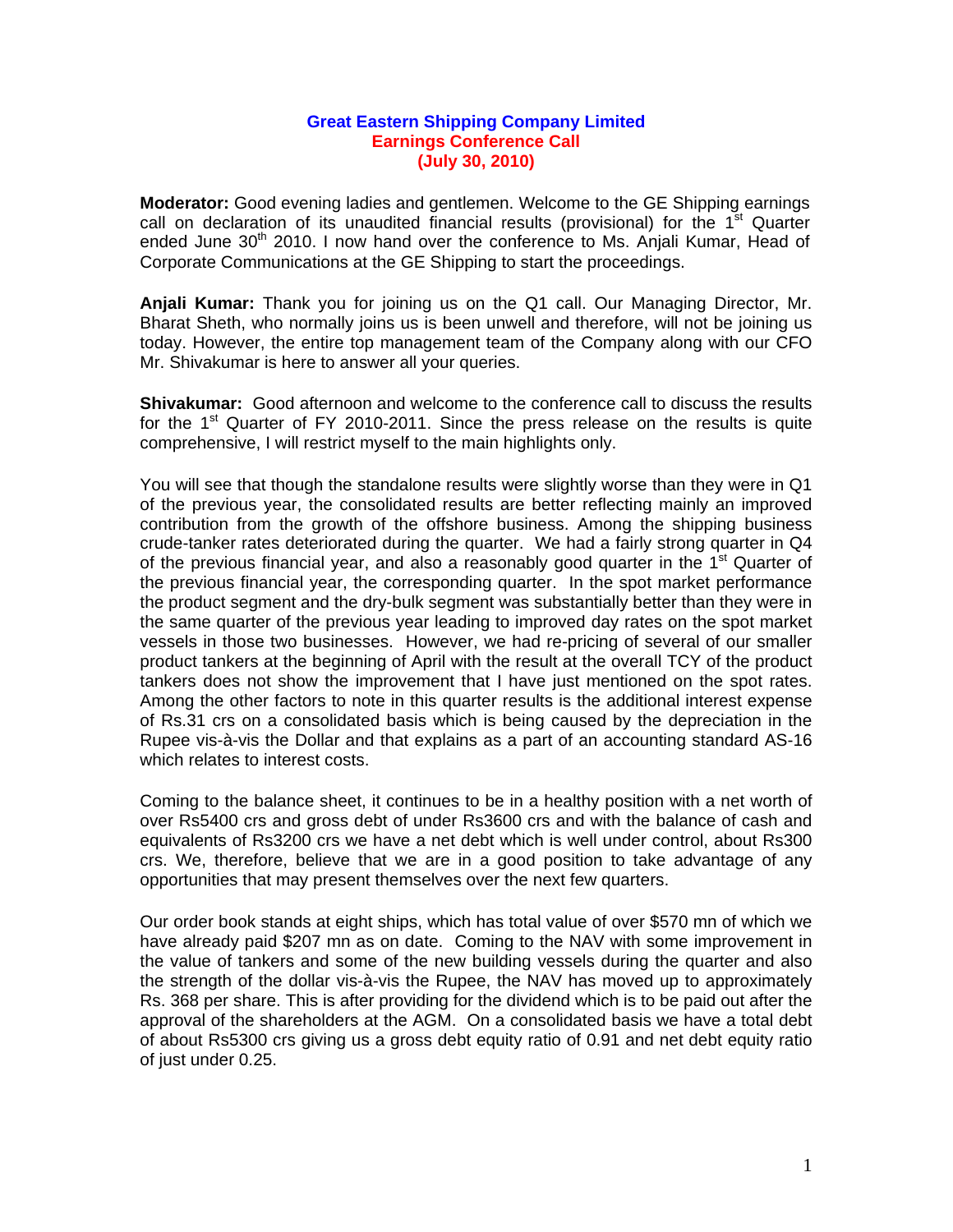You would have seen that our offshore oilfield services subsidiaries Greatship India Limited has filed its Draft Red Herring Prospectus the DRHP for its proposed IPO. We are advised that we are not permitted to give out any information that is not in the DRHP. So we will not be answering any questions relating to the offshore business, whether its regard to the company, its financials, the general condition of the market or outlook for the market. We, therefore, request you to restrict your questions to the shipping business and related. For any information on the offshore business we request you to refer to the DRHP which is a very comprehensive document which describes our businesses and the industry factors. Within this framework we are now happy to answer any questions that you may have.

**Moderator:** We have our first question from Mr. Bhavin Chedda from Enam Holdings.

**Bhavin Chedda:** Can you give us the spot-term mix for tanker and dry-bulk in this quarter?

**Shivakumar:** For the entire fleet, 47% of the days were on spot. Spot days for dry bulk were 51% and for tankers it was 47%.

**Bhavin Chedda:** For the last two quarters in-chartered tonnage has been almost zero days. Why so and from which Company this business is done?

**Shivakumar:** Inchartering is done by the chartering company in Sharjah. The inchartering which was done in Great Eastern was on short term contracts where we had taken some contracts here and where we needed to in-chartered ships on a short-term basis to meet those commitments.

**Bhavin Chedda:** So GE Shipping does not do any in-chartering.

**Shivakumar:** No, GE Shipping could also do in-chartering but that is more for shortterm requirements that it has to meet any cargo commitments.

**Bhavin Chedda:** How many ships were on dry dock during the quarter?

**Shivakumar:** During the quarter there were two ships which were in dry dock.

**Moderator:** We have our next question from Mr. Chetan Kapoor, from IDBI Capital.

**Chetan Kapoor:** My question is regarding your Point 2 in your notes to the results, i.e., the loss/gain what you have shown. Can you elaborate further on it?

**Shivakumar:** This has been appearing now since the 1<sup>st</sup> Quarter of last year. The accounting standard is that we have too re-value current assets and liabilities which are valued in foreign currency. We have to revalue them at the end of every quarter at the prevailing exchange rate at the end of the quarter. So for instance, if we had \$1 mn at the end of March that would have got valued at Rs44.89, that was at Rs4.48 crs as of end March and in end of June which is Rs46.5, it would have got valued at Rs4.65 crs. The difference is valued as a gain or loss on revaluation.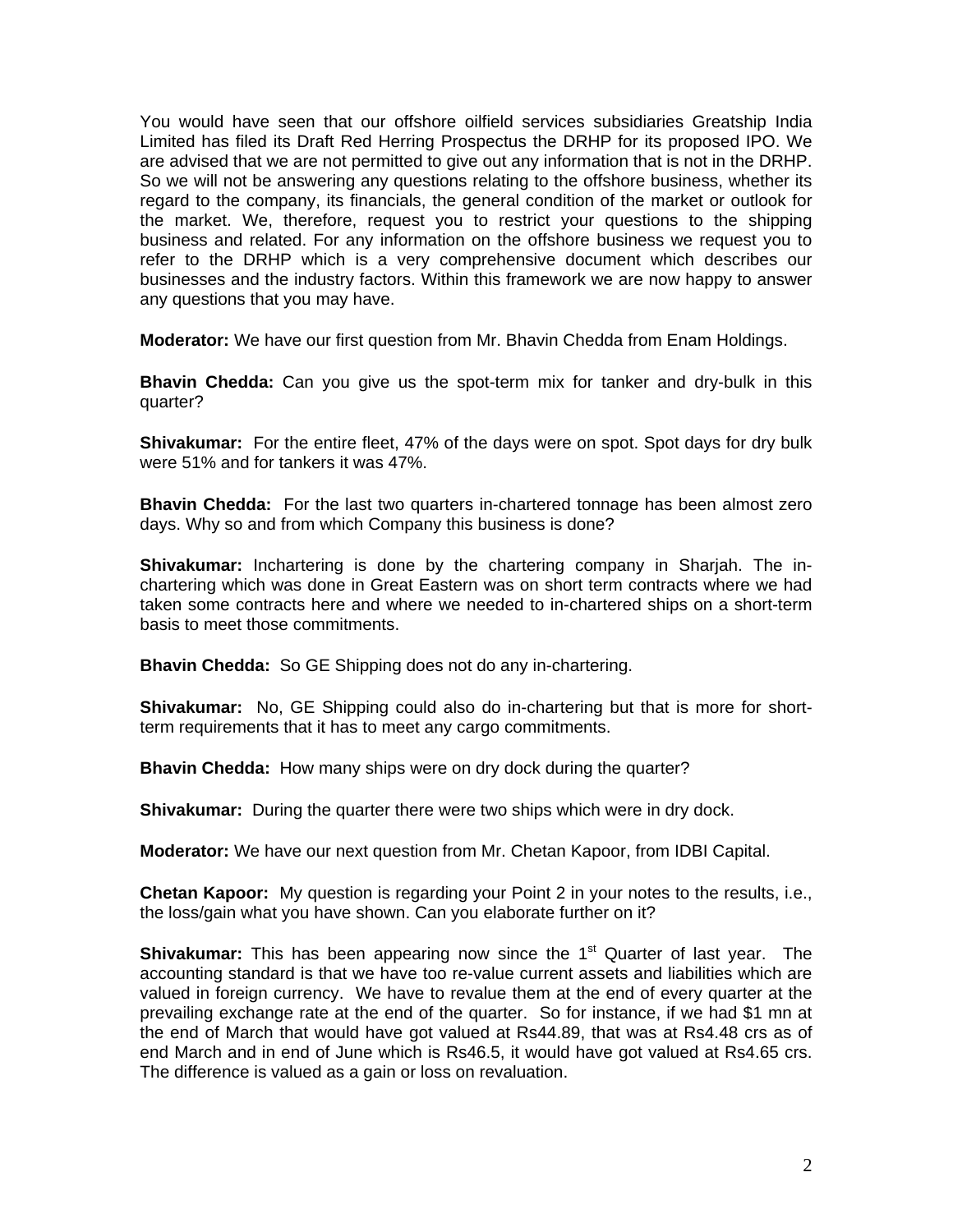**Chetan Kapoor:** Revaluation of the contracts?

**Shivakumar:** Not the contracts, this is actually current assets or liabilities. So it debtors, creditors and bank balances.

**Chetan Kapoor:** In Point No.5, we have given that our holding in GIL has reduced to 97.6%.What percentage of the warrants have been converted?

**Shivakumar:** The 2.38% is the percentage which has been converted.

**Chetan Kapoor:** No, of the total warrants being held.

**Shivakumar:** Half the warrants which were issued have been converted.

**Chetan Kapoor:** Okay, it's not the full warrants?

**Shivakumar:** There are no further warrants outstanding, if that is what you are looking for.

**Chetan Kapoor:** Okay. And the other thing was, regarding our renegotiations what are likely to have on our fleet in the year FY11. What percentage of the fleet would be up for renegotiation can you give in terms of the percentage?

**Shivakumar:** Four to five vessels are up for renegotiations during this year and during the remaining part of this financial year and that is 12% to 13% of our fleet. That was in terms of number of ships. They are coming off contract. Now it is a question of whether we put them back on term charters or keep them in the spot market but they are coming off their time chapter within the next nine months.

**Chetan Kapoor:** We have been keeping certain amount of our vessels on spot. So is this an initiative taken on our part that you want to keep certain vessels on spot because we are not getting right rates right now and we hence expect that the charter rates will move up?

**Shivakumar:** Actually we do this spot and time chapter mix for a couple of reasons. One has to lock in some amount of cash flows to provide the base of safety. Second is also based on our market view and third is when you want to keep your position in a certain trade that we keep ships on time charter there. We also like to keep some ships on the spot market because the market is extremely volatile and you could go through 6 to 9 months of weak market and suddenly get to three very strong months that more than make up for the rest of the year. So in shipping it generally pays to have exposure to the market and therefore, we generally keep about half our ships on the spot market at any point.

**Chetan Kapoor:** That's true but this time what we are seeing is that a slightly higher percentage of our vessels are in the spot, so are we expecting an improvement from here?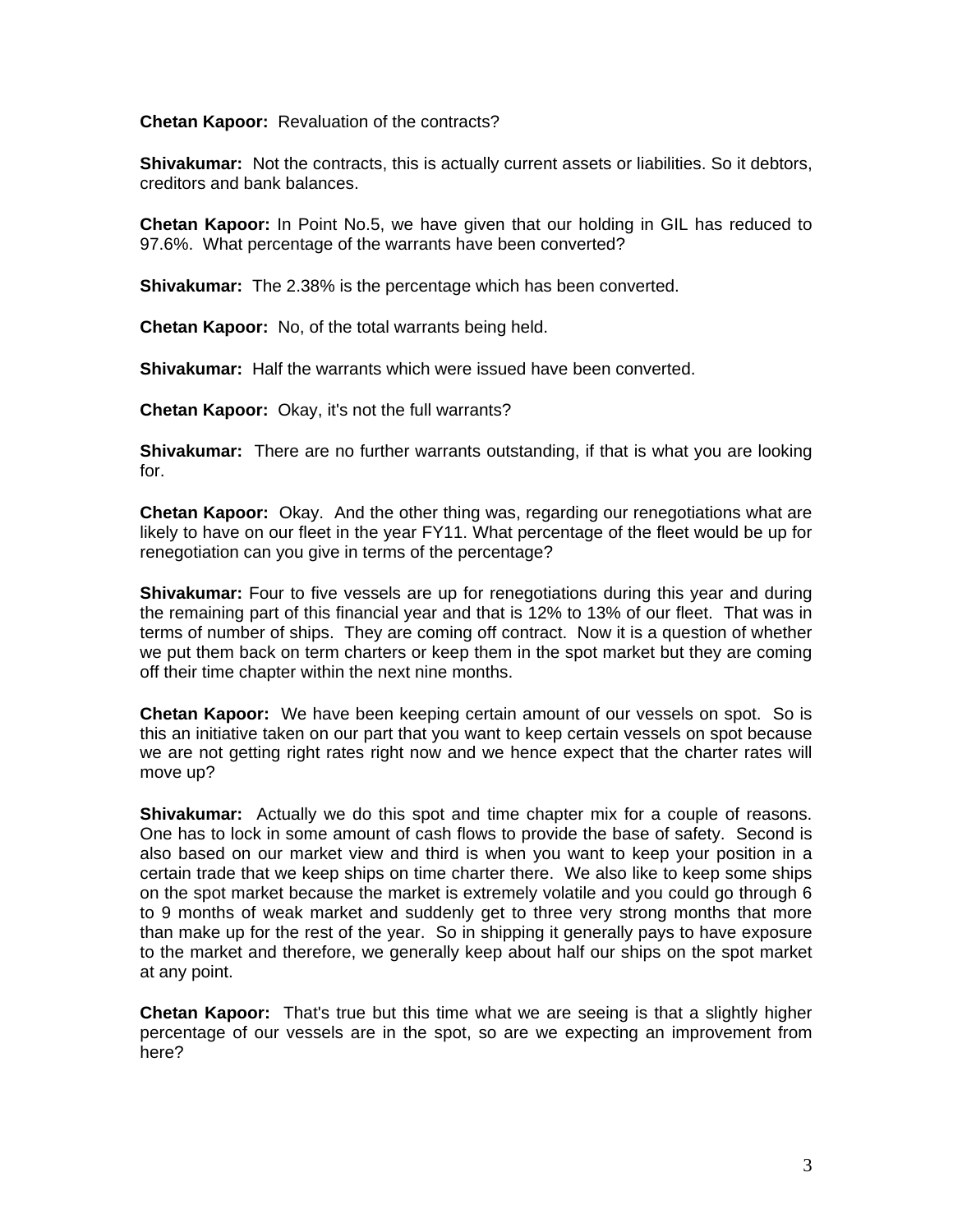**Shivakumar:** One is that it is not really a higher percentage of vessels that we are running on the spot market as compared to say one year ago. It is generally between 40% and 60%, the spot ratio. So its right in the middle of that, we are at about 50%. And to answer your other question, yes, at the current rate it does not seem to make much sense to lock in ships at time charters at the current rates in some of the segments.

**Moderator:** We have our next question from Mr.Vikram from Antique Securities.

**Vikram:** There is a sharp increase in interest cost and I don't think we have raised any debt. So what could be the reason for increase in interest cost?

**Shivakumar:** You see the Note No. 1, which I mentioned in my opening statements with regards to the interest cost. We have our borrowing mainly in dollars and the accounting standards says that when the rupee depreciates against the dollar the first part of the depreciation goes towards the notional interest differential between the rupee and the dollar. Therefore, the interest cost is high because the rupee has depreciated against the dollar by 3%.

**Vikram:** We have seen strong run-up in crude tankers rates in May particularly and we have decent capacity in spot market in tankers. But I have not seen any improvement in TCY in tankers. So what could be the reason for that?

**Shiakumar:** There was a run up in crude tanker rates but it did not last very long and it was not very strong rates. They were much stronger in the 1<sup>st</sup> Quarter of last year, the 1<sup>st</sup> Quarter of this calendar year, that was January-March and this quarter has been quite weak in fact on crude tanker rates. We saw a little bit of spike in between but then its weakened substantially.

**Vikram:** And what is the predominant route on which our tankers around typically?

**Shivakumar:** There is no fixed route, we try to see wherever the rates are the strongest, where we expect the rates to be the strongest. We are not restricted in the routes that we can run because we are running our modern fleet of double hull ships and therefore, our ships are running all over the world.

**Vikram:** We are sitting on cash looking for buying opportunities and, in fact, we are now seeing the improvement in NAV because of asset prices improvement. So does it become more and more difficult to now buy ships in secondhand market?

**Shivakumar:** Yes the values of ships have gone up. It is probably driven by additional liquidity coming into the markets. So we are not yet seeing a buying opportunity. You are right that values have gone up over the last few months but we are not yet seeing the prices at which we would like to buy. The price to value equation is not yet turned attractive for us.

**Moderator:** We have our next question from Mr. Mihir from Angel Broking.

**Mihir:** Would you be able to tell us the vessels which are coming off charter in FY11?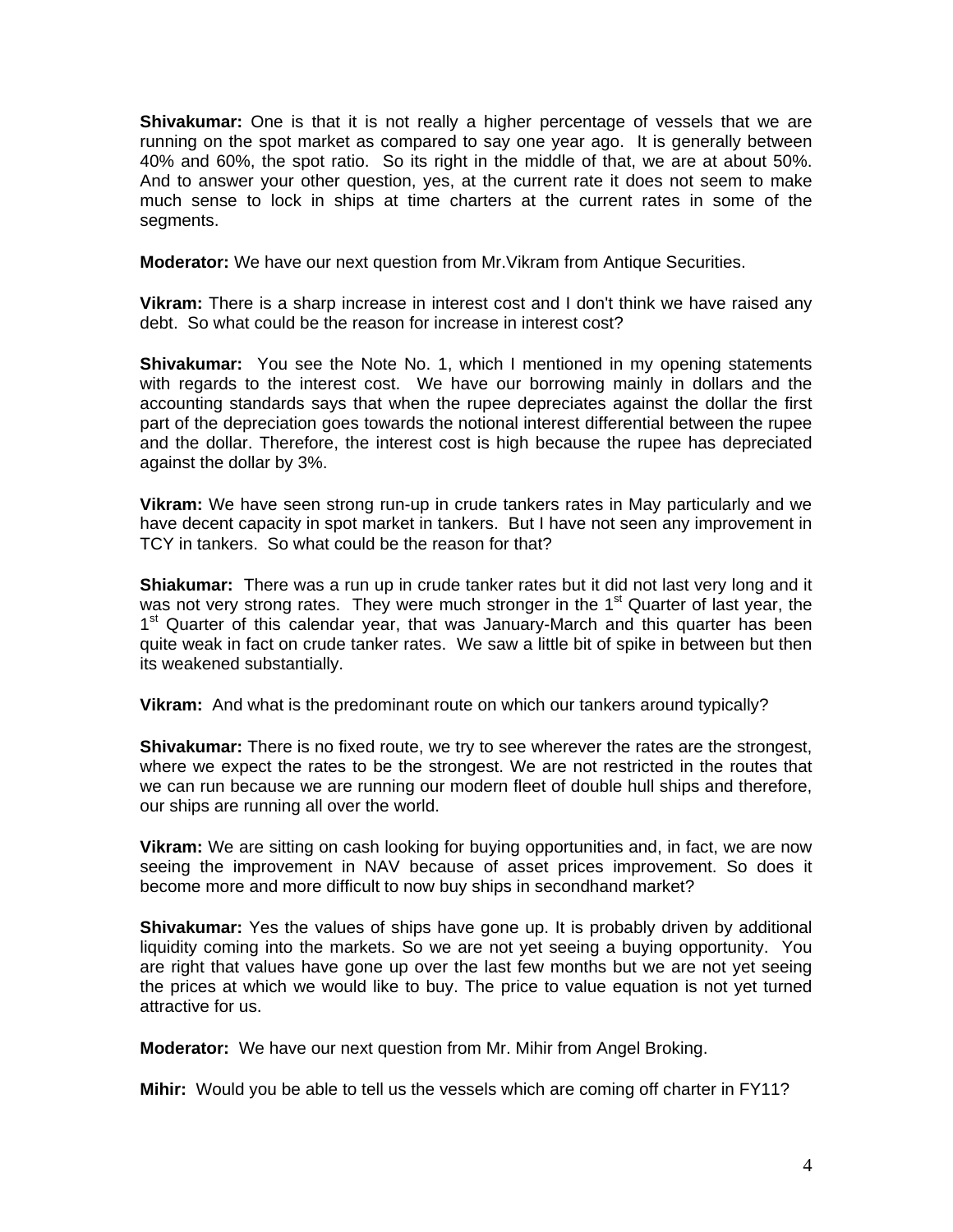**Shivakumar:** The smaller product tankers come off charter at the end of every year. They are all on one year charter. So there will be at least six vessels coming off charter just the product tanker.

**Mihir:** We have seen a huge jump in the interest cost. The debt has not been rising accordingly. Can we have the number as in the cost in the debt which you have added in this quarter or probably last quarter?

**Shivakumar:** Actually we have not added debt. We reduced the debt a little bit from the previous quarter because we paid down some debt. This is completely due to the exchange fluctuation which we had of which the first part comes into interest and actually the amount of debt has come down over the quarter.

**Mihir:** So the cost of debt stands at?

**Shivakumar:** The average cost of debt stands at 4.2%, this is in dollar terms.

**Moderator:** We have our next question from Mr. Bhavin Gandhi from B&K Securities.

**Bhavin Gandhi:** Can you give us some color on where the spot and time charter markets are in each individual segment. What is the kind of differentials you are seeing in every market?

**Shivakumar:** In tankers we are seeing time charters substantially above the spot markets. For instance, VLCC segment you would see time charters at maybe between \$35,000 to \$40,000 a day for any period between one and five years. While the spot rates are somewhere between \$10,000 to \$20,000. Suezmax will see similar spot rates and charters probably in the high 20s. But generally they are at a premium. In the dry bulk side again on the larger sizes, the capesize for instance, because the spot rates are so low the time charter rates are higher than the spot rates. Spot rates are at \$15,000 which you probably have seen in the Baltic index and on the other sizes the time charter rates are more or less around the spot rates between \$15,000 to \$20,000 for Panamax and Handymax.

**Bhavin Gandhi:** What kind of slippages are seen in deliveries now?

**Shivakumar:** In the first half of 2010, we have seen lots of slippages, somewhere between 40% and 50% for dry bulk and about 30% for the tanker and still going at the very strong rate.

**Bhavin Gandhi:** What is your take on the balance half of the year. You have seen some of these deliveries now coming through or they are likely to be further delays?

**Shivakumar:** It's anybody's guess. We just cannot figure out what is the reason for this slippage and whether there have been actual cancellations or it is just delays in the deliveries.

**Moderator:** We have our next question from Mr. Avishek from PUG Securities. .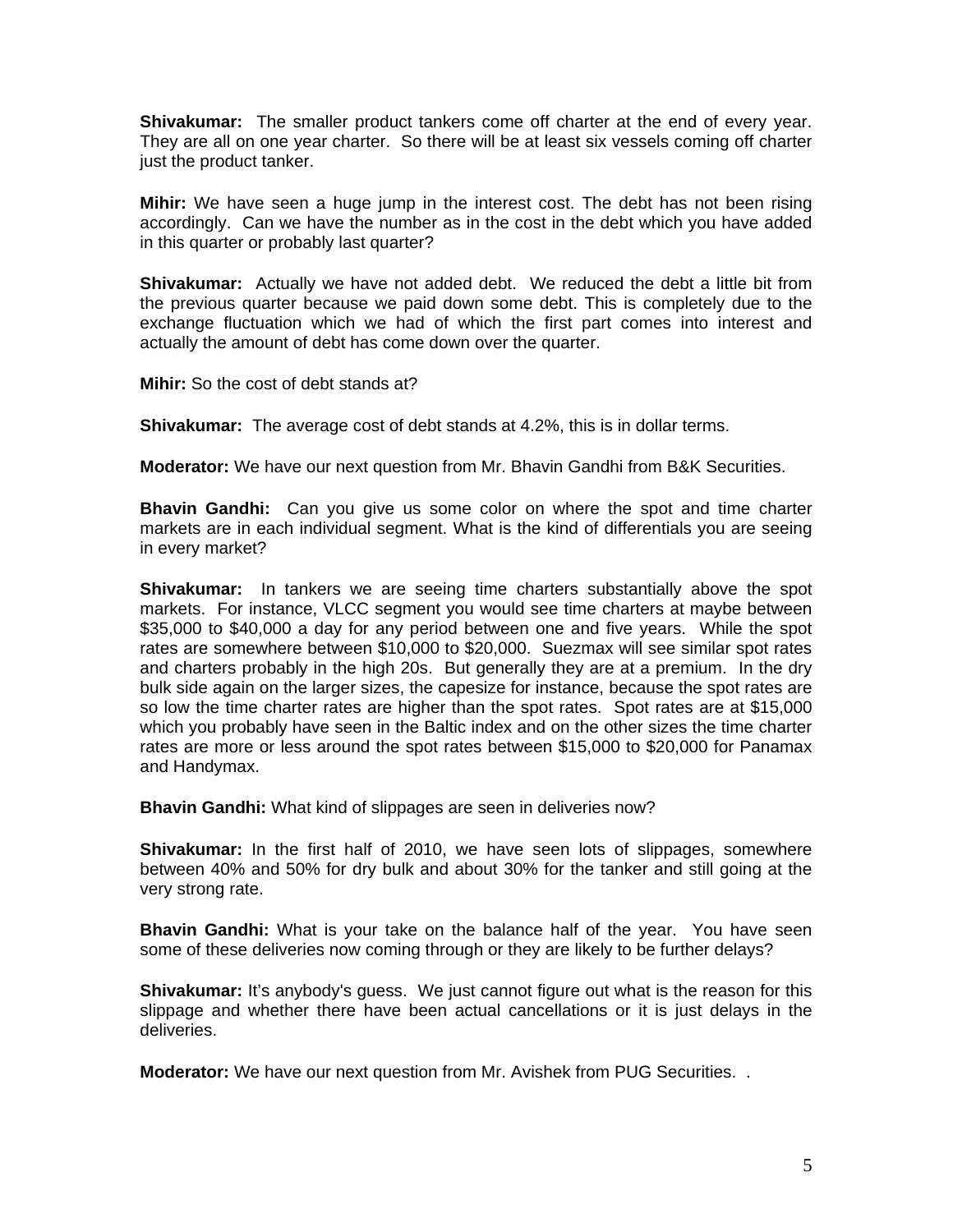**Avishek:** Can you quantify the effect of exchange rate fluctuation on the interest cost?

**Shivakumar:** It is Rs31 crs on a consolidated basis. On a standalone basis it is Rs28.5 crs.

**Moderator:** We have our next question from Mr. Prasoon from Jaypee Capital.

**Prasoon:** Do you have any vessel in remaining part of FY11 to go for scrapping from tanker fleet or bulk fleet?

**Shivakumar:** Yes we expect probably two more vessels to be phased out during the current financial year. We have already phased out two of the older tankers and we expect at least two more to be going out in the remaining part of this financial year, maybe three.

**Moderator:** We have our next question from Mr. Raj Gandhi from Principal Mutual Fund.

**Raj Gandhi:** Based on the current freight rates, if you see on the tanker side your average realization are much lower than what your benchmark rates typically would be so is it there where you are looking for lot of re-pricing to happen?

**Shivakumar:** Okay the time charter rate it is difficult to take that because we have not put any ships on time charter and the spot rates, generally the way that they calculate it it's a little different from how it happens in real life. It does not take any waiting into account and it has also got a lag. See what happens is that they do it on the basis of the index between 1<sup>st</sup> April and 30<sup>th</sup> June, the average of the index and it's for one particular route. Now what happens is that the earnings which reflect in the April-June quarter is actually more likely to be average of rates from March to May because you fix it March, then it loads and then it discharges during, say April, and that result comes into April results. So there will always be a little bit of a lead and lag in that.

**Raj Gandhi:** But you are saying mostly your Aframax and Suezmax are on spot that is not where you have done a lot of time chartering.

**Shivakumar:** No, in Aframax there are only two ships which are on spot the remaining are on time charter and the Suezmax are all on the spot market.

**Raj Gandhi:** On the product side if you can tell when are they coming up for renewal?

**Shivakumar:** The products will come up for renewal at the end of the financial year. These are generally done on a financial year basis, the smaller product tankers which are on the coast.

**Moderator:** We have our next question from Ms. Ashwini Desai from Bajaj Allianz.

**Ashwini Desai:** You have debt of Rs5300 crs; can you give me a sense of what is the amount due for repayment in the next 2 to 3 years?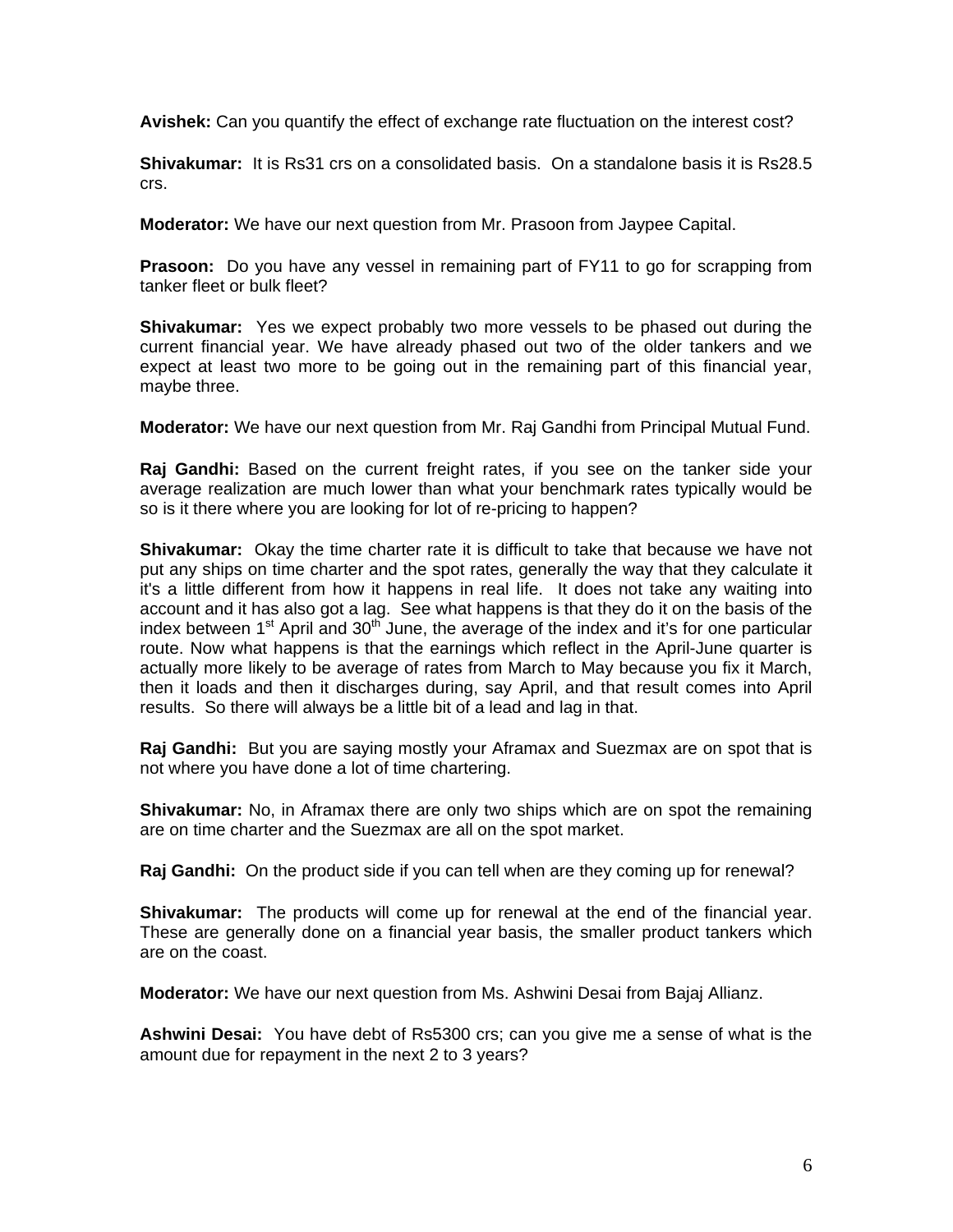**Shivakumar:** On a consolidated basis; typically the repayments in one financial year are about a \$113 mn.

**Ashwini Desai:** You have always maintained such high amount of debt and similarly high amount of cash. Is it that you follow this strategy or globally shipping companies do this?

**Shivakumar:** Some people do this; some shipping companies including some listed ones take no debt at all. And then there is the other end of the spectrum where companies take 4:1 debt. So we are actually somewhere in the middle I suppose but more towards low debt. There are shipping companies which take huge amount of debts and which take no debt at all.

**Ashwini Desai:** Okay and this is how you will continue to be, such high debt and cash?

**Shivakumar:** Actually it depends on how the cycle goes. The idea of keeping this cash is not that this cash is going to stay on our balance sheet permanently which would be a bit of a waste of resources but the intention is that this cash is being kept for us to be able to take advantage of any asset opportunities that may come up. And if we are able to see assets at a reasonable valuation then it will help us to move quickly to buy this. That's the idea of keeping the cash not that it is going to be permanent cash on our balance sheet. And of course, we also have a large order book which needs to be funded.

**Ashwini Desai:** Sure but your order book is some RS2600 crs.

**Shivakumar:** That's right, of which already RS800 to RS900 crs has been funded.

**Ashwini Desai:** My second question is regarding your cost of debt. You said that your cost of debt is 4.2% in dollar terms. How much is the hedging costs?

**Shivakumar:** No we do not hedge in Rupees because the idea of taking dollar debt is because we are a dollar company. Our revenue flows are mostly in dollars, our assets are in dollars and that is why we borrow in dollars. So we do not hedge the dollar-rupee part of the debt.

**Moderator:** We have our next question from Mr. Rajesh Ravi from Ambit Capital.

**Rajesh Ravi:** Sequential decline we are seeing in the crude tankers is around 30%. So have you seen any further deterioration. Like in June we have seen about \$20,000 per day in crude tanker, would we be seeing lower than these numbers in September quarter?

**Shivakumar:** No, currently the spot market we are seeing slightly better spot rates on the crude carrier and on the product tankers as well.

**Rajesh Ravi:** Sir on the interest cost front again, I would be repeating the same question, AS-16 that you have accounted for. This is the first time that you are using this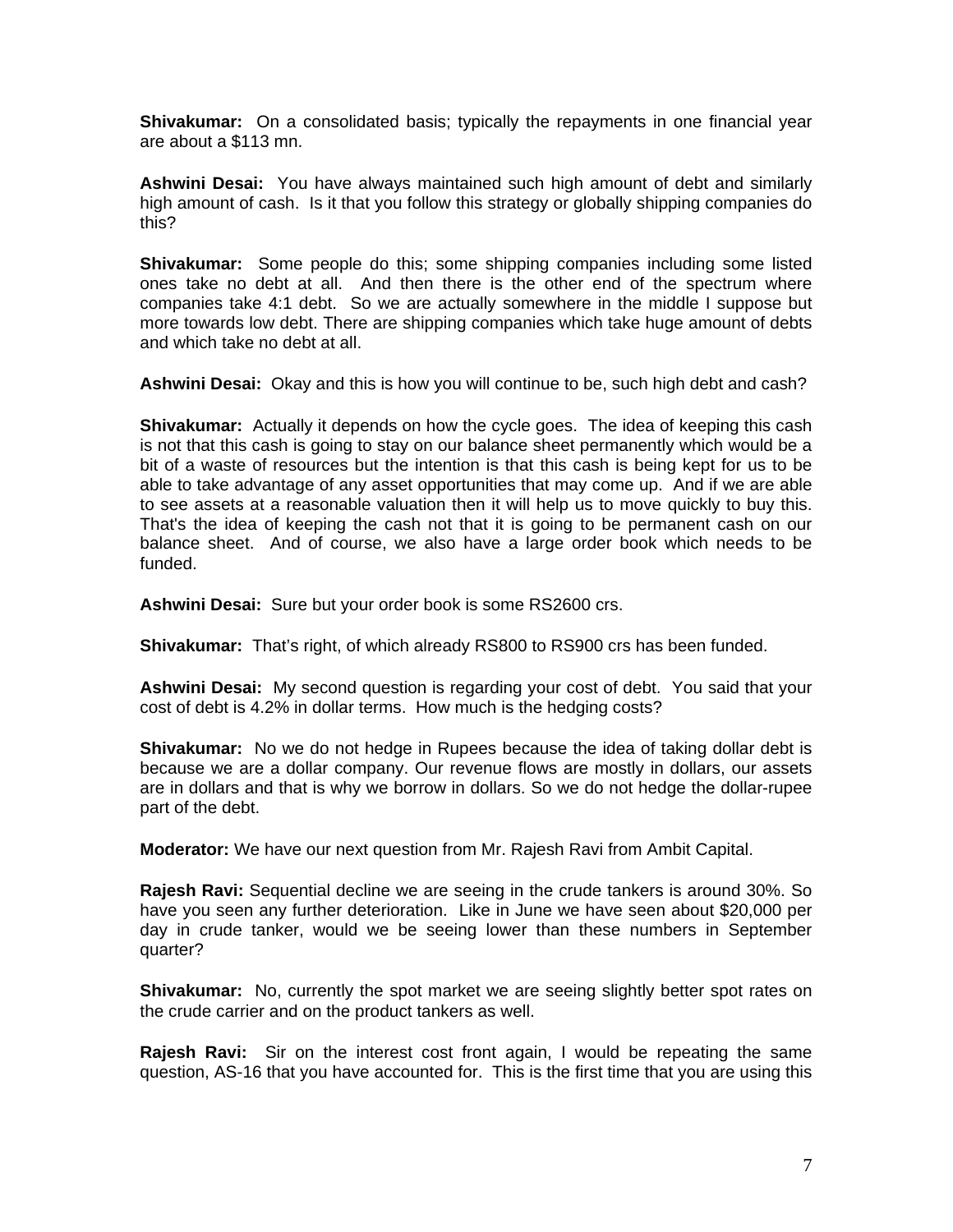AS-16. So would you be treating this additional Rs31 crs that you have incremental cost that you have shown on your P&L, as a notional entry only or how is it?

**Shivakumar:** It is an entry that can be reversed, for instance, if it goes back to, let us say to Rs44.89 was the rate as of  $31<sup>st</sup>$  of March this would be reversed in the next quarter.

**Rajesh Ravi:** Okay, so its not a cash based entry.

**Shivakumar:** The moment it is paid then it is cash.

**Rajesh Ravi:** So you would be booking at that point of time, whatever is the difference.

**Shivakumar:** That is right.

**Rajesh Ravi:** And sir a general sense on the market how do you see the tanker and the bulk carrier market going forward at least for this and next year?

**Shivakumar:** The order book in the bulk carrier market is much higher than in the tanker as it appears on paper. The order book is somewhere around 55% to 60% of total fleet. We are continuously having slippages of about 40% to 50%. But it is still a worry because it is very high growth for the order book and the other issue with the dry bulk market is that it is mainly a China story. And we do not know which way China is going to go whether it is going to continue growing at a very hectic pace which will absorb most of the dry bulk tonnage and also you have got Europe which is a very large consumer of steel where steel production has gone down over the last couple of years. On tankers there seems to be some sign of demand coming back in the last few months we have seen storage going down between January and June and again the tanker phase out of the single hulls is likely to happen by end of 2010 or early 2011. Those are a few positives for the tanker business. Also we have got a smaller order book for the tanker between 20% to 30% and that gives a little bit more comfort on the tanker business. Still everything is dependent on the state of the global economy and how the Western economy has recovered.

**Moderator:** We have our next question from Mr. Ravi Shenoy from Motilal Oswal.

**Ravi Shenoy:** Sir I wanted to get some understanding of the ship delivery schedule of your new orderbook?

**Shivakumar:** We have three bulk carriers coming in Q4 of this financial year. In the 1<sup>st</sup> Quarter of next financial year we will have two more bulk carriers. Then in the  $4<sup>th</sup>$ Quarter of FY12 we will have two VLCCs and in the 1<sup>st</sup> Quarter of FY13 we will have the last VLCC.

**Ravi Shenoy:** My next question was on the FOREX component in our debt, how much would that be in Rs5300 crs?

**Shivakumar:** It's almost everything in foreign borrowings. Also about 30% to 35% of our cash is held in foreign currency.